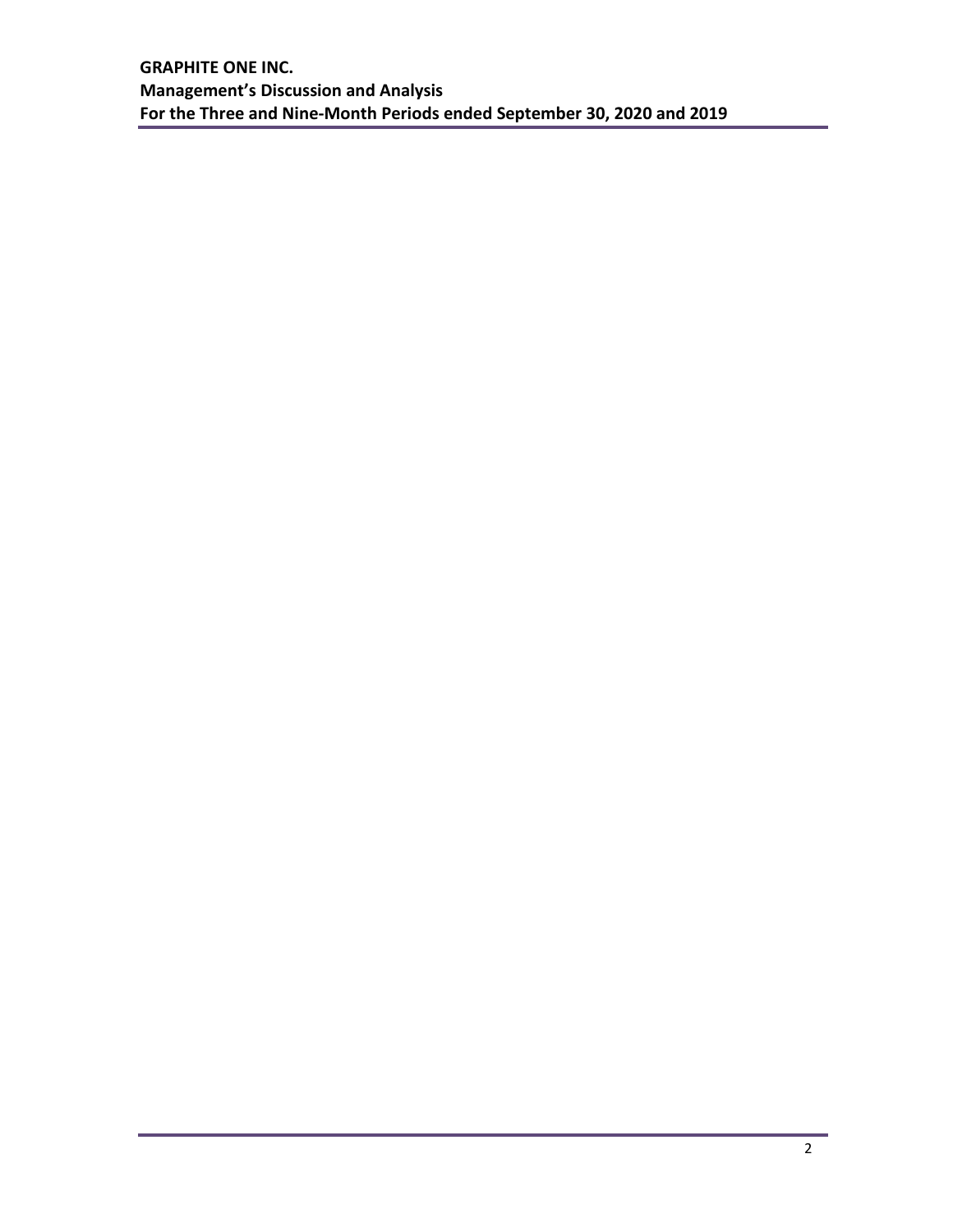The following Management's Discussion and Analysis ("MD&A"), prepared as of November 30, 2020, should be read together with the condensed consolidated interim financial statements of Graphite One Inc. ("Graphite One" or the "Company") for the three and nine-month periods ended September 30, 2020 and September 30, 2019, and related notes thereto, which are prepared in accordance with International Financial Reporting Standards as issued by the International Accounting Standards Board ("IFRS") as applicable to interim financial reporting. The reader should be aware that historical results are not necessarily indicative of future performance.

The Company has changed its reporting currency from Canadian dollars to United States dollars commencing January 1, 2019. All monetary amounts are in United States dollars unless otherwise noted.

#### **Forward Looking Statements**

Forward-looking statements look into the future and provide an opinion as to the effect of certain events and trends on the business. Certain statements contained in this MD&A constitute forward-looking statements. The use of any words such as "anticipate", "continue", "estimate", "expect", "may", "will", "project", "should", "believe" and similar expressions are intended to identify forward-looking statements. These forward-looking statements are based on current expectations and various estimates, factors and assumptions and involve known and unknown risks, uncertainties and other factors. Examples of where the company uses forward looking statements include when discussing exploration plans, operational plans and future expenditure expectations.

It is important to note that:

• Unless otherwise indicated, forward-looking statements in this MD&A describe the Company's expectations as of November 30, 2020.

• Readers are cautioned not to place undue reliance on these statements as the Company's actual results, performance or achievements may differ materially from any future results, performance or achievements expressed or implied by such forward-looking statements if known or unknown risks, uncertainties or other factors affect the Company's business, or if the Company's estimates or assumptions prove inaccurate. Therefore, the Company cannot provide any assurance that forwardlooking statements will materialize.

• The Company assumes no obligation to update or revise any forward-looking statement, whether as a result of new information, future events or any other reason except as required by law.

The mineral resource estimates reported in this MD&A were prepared in accordance with Canadian National Instrument 43-101 Standards of Disclosure for Mineral Projects ("NI 43-101"), as required by Canadian securities regulatory authorities. For United States reporting purposes, the United States Securities and Exchange Commission ("SEC") applies different standards in the classification of mineralization. In particular, while the terms "measured," "indicated" and "inferred" mineral resources are required pursuant to NI 43-101, the SEC does not recognize such terms. Canadian standards differ significantly from the requirements of the SEC. Investors are cautioned not to assume that any part or all of the mineral deposits in these categories constitute or will ever be converted into reserves. In addition, "inferred" mineral resources have a great amount of uncertainty as to their existence and great uncertainty as to their economic and legal feasibility. It cannot be assumed that all or any part of an inferred mineral resource will ever be upgraded to a higher category. Under Canadian securities laws,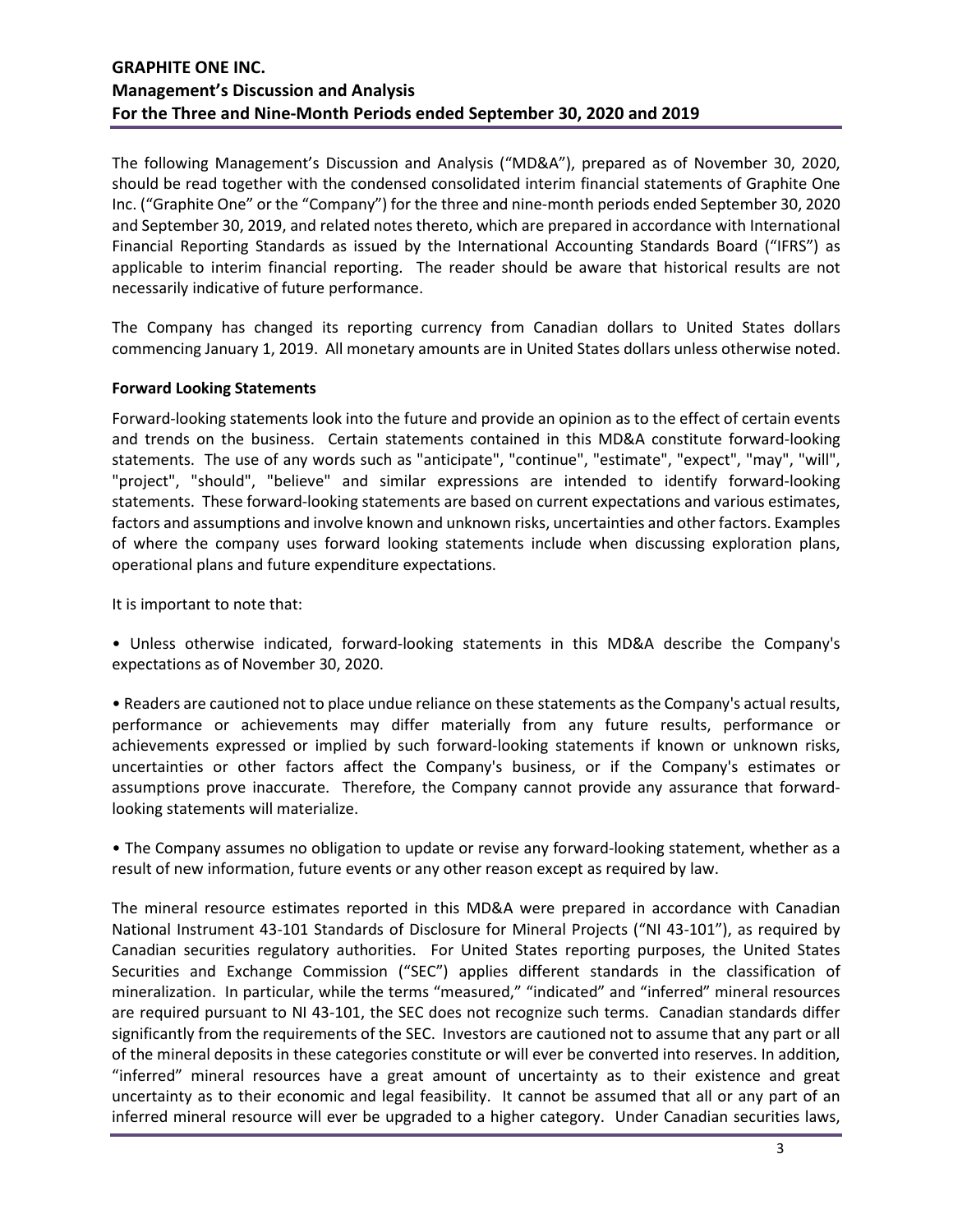issuers must not make any disclosure of results of an economic analysis that includes inferred mineral resources, except in rare cases. Inferred mineral resources may be included in the results of a preliminary economic assessment.

For a description of material factors that could cause the Company's actual results to differ materially from the forward-looking statements in this MD&A, please see "Mining Risks" and "Business Risks".

### **Nature of Operations**

Graphite One was incorporated in Alberta and commenced operations on March 16, 2006 under the name Cedar Mountain Exploration Inc. On October 18, 2007, the Company closed its initial public offering and on October 29, 2007 began trading on the TSX-Venture Exchange under the symbol CED. On March 23, 2012, the Company changed its name to Graphite One Resources Inc. and adopted the symbol GPH on the TSX-Venture Exchange effective March 27, 2012. On February 27, 2019 the Company changed its name to Graphite One Inc. On June 11, 2012 the Company began trading in the over the counter market in the United States on the OTCQX under the symbol GPHOF. Due to changes in the listing requirements of the OTCQX, the Company began trading on the OTCQB on April 1, 2017. Graphite One is the parent company of the consolidated group

Graphite One is exploring, with the intent to develop its Graphite One Project (the "Project"), whereby the Company could potentially become the dominant American producer of high grade Coated Spherical Graphite ("CSG") that is integrated with a domestic graphite resource. The Project is proposed as a vertically integrated enterprise to mine, process and manufacture high grade CSG primarily for the electric vehicle lithium-ion battery market. Graphite mineralization mined from the Company's Graphite Creek Property (the "Property"), situated on the Seward Peninsula north of Nome, Alaska, would be processed into concentrate at a mineral processing plant (the "Processing Plant") to be located adjacent to the mine. The graphite concentrate would be shipped to the Company's proposed product manufacturing facility where CSG and other value-added graphite products would be manufactured. Its location is subject to further study and analysis. Graphite One (Alaska) Inc., the Company's wholly-owned subsidiary, holds the Property and is developing the Project in Alaska. The recoverability of the invested amounts shown for the exploration and evaluation of the Property is dependent upon the existence of economically recoverable reserves, securing and maintaining title and beneficial interest in the Property, obtaining the necessary financing to complete development and, ultimately, generating sufficient profits from future production or sufficient proceeds from the disposition of the Property. In July 2017, the Company released the results of its inaugural Preliminary Economic Assessment ("PEA"). See "Preliminary Economic Assessment" for further discussion. It is currently working on the Project's Preliminary Feasibility Study ("PFS").

#### **Exploration and Evaluation Property**

#### **Graphite Creek Property Summary**

The Property is located on the Seward Peninsula of Alaska about 59 kilometers ("km") north of the deep seaport at Nome and is situated about 20 km from a seasonal road and 4km from tidewater.

It consists of 176 mining claims covering 9,583 hectares (23,680 acres) and is comprised of:

- Fifty-six Alaska state mining claims (the "GC Purchased Property"); and,
- One hundred and twenty located Alaska state mining claims (the "GC Staked Property").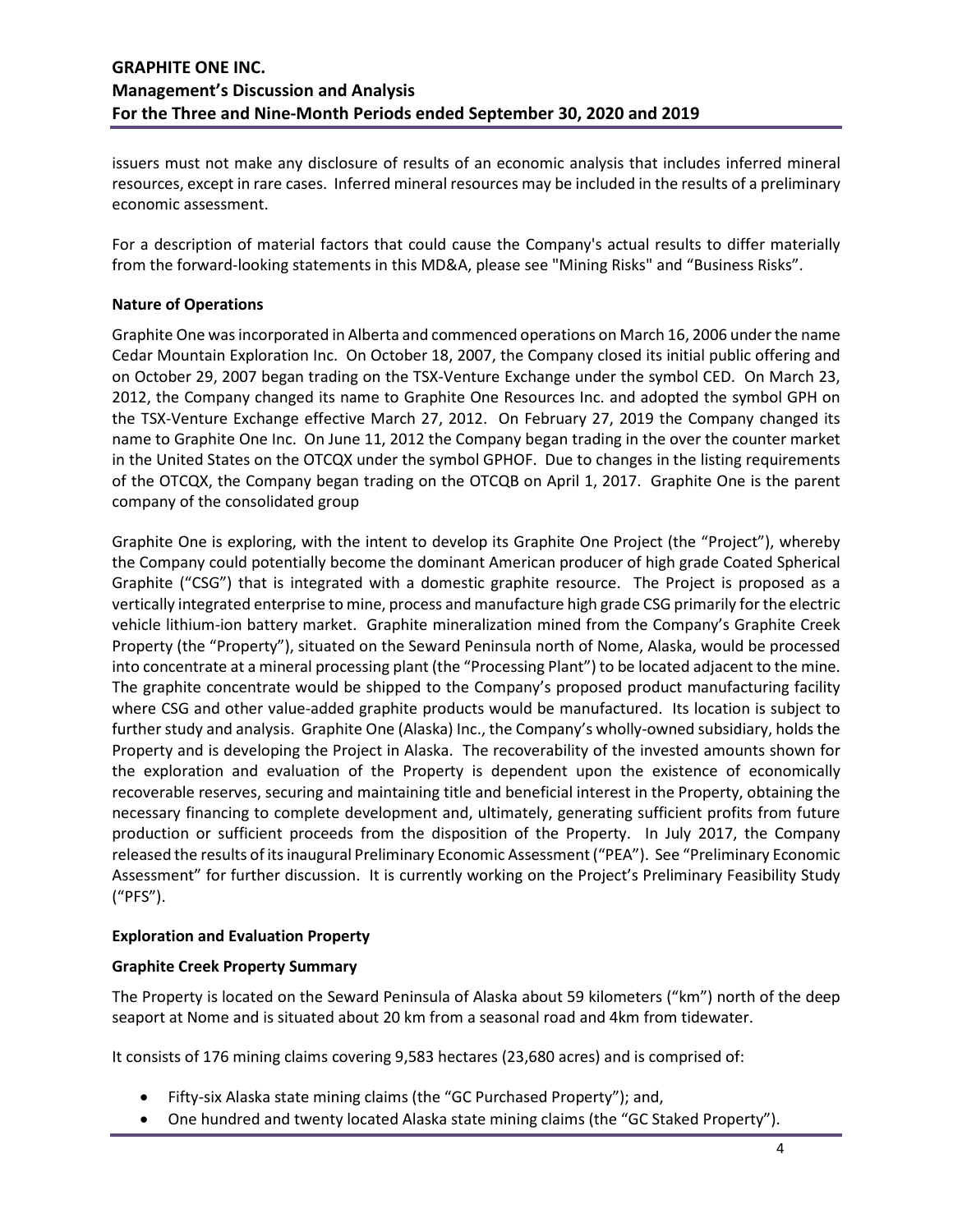#### **Graphite Creek Lease Agreement and Net Smelter Royalty Agreements**

In May 2015, the Company executed a long-term lease agreement ("Lease") with Kougarok LLC ("Kougarok"), commencing effective January 1, 2014 with an initial term of twenty years, and with provisions to extend the lease for two successive twenty-year periods and ultimately for as long as production continues from the property. An advance royalty in the amount of \$30,000 was paid upon execution of the Lease, with annual payments of \$30,000 due each year until January 2020. The advance royalty becomes \$40,000 January 1, 2020, \$50,000 January 1, 2021, and then increases by \$10,000 each year until production commences. All required payments under the Lease have been made to date. The production royalties are to be calculated as follows: 5% from lands in 4 former federal claims originally located in 1943; 2.5% from lands within 20 former federal claims; 5% from lands within state claims staked by the Company within the area of interest; and 2.5% from state claims acquired by the Company within the area of interest. All advance royalties paid may be recouped from production royalties. The Company has the option to reduce the production royalties by up to 2% by paying \$2 million for each 1% reduction of the production royalties.

On January 24, 2012, the Company purchased from a private individual (the "Seller") 28 of the claims included in the GC Purchased Property for CA\$20,000 and a 2% production royalty on future production from the GC Purchased Property. The Company had the right to purchase the production royalty for CA\$1 million until January 24, 2015 (the "Royalty Purchase Option"). The Company and the Seller entered into an extension agreement effective January 24, 2015 (the "2015 Extension Agreement") whereby the Royalty Purchase Option could have been exercised at any time on or before the earlier of (i) January 24, 2017, or (ii) the date that is six (6) months after the release by the Company of a feasibility study on the Graphite Creek Property. In connection with the 2015 Extension Agreement, the Company issued to the Seller 76,923 common shares of the Company at an issue price of CA\$0.13 per share. In January 2017, the Company and the Seller agreed to further extend the terms of the Royalty Purchase Option and entered into an extension agreement effective January 24, 2017 (the "2017 Extension Agreement") whereby the Royalty Purchase Option may be exercised at any time on or before January 24, 2021. In connection with the 2017 Extension Agreement, the Company issued to the Seller pre-consolidated 1,666,667 common shares of the Company at an issue price of CA\$0.09 per share and 1,153,846 common share purchase warrants of the Company. In October 2020, the Company purchased the net smelter royalty. In connection with the purchase, the Company issued 2,500,000 common shares at an issue price of CA\$0.49 and 2,500,000 warrants at an exercise price of CA\$0.61, with an expiration date of October 7, 2025.

During June 2015, the Company purchased from another private individual the balance of the GC Purchased Property (28 Alaska state mining claims covering the same lands as the 28 Alaska state mining claims acquired in January 2012) for \$50,000, the issuance of 3 million common shares of the Company at a fair value of CA\$270,000 and a royalty interest equal to 1% of the Net Smelter Returns received by the Company on production from the claims. The Company has the right to purchase the royalty for \$500,000 at any time within 36 months following the start of mine production.

The Company located an additional 43 Alaska state mining claims in 2015, bringing the total to 176 Alaska state claims, for a total area of 9,583 hectares (23,680 acres) covering the project area. The new claims include eight on Alaska select and transferred lands and 35 on unselected Alaska state land, which will require selection and transfer to be active. These new claims cover areas adjacent to the Graphite Creek deposit for potential infrastructure needs and access to tide water. In April 2020, the State of Alaska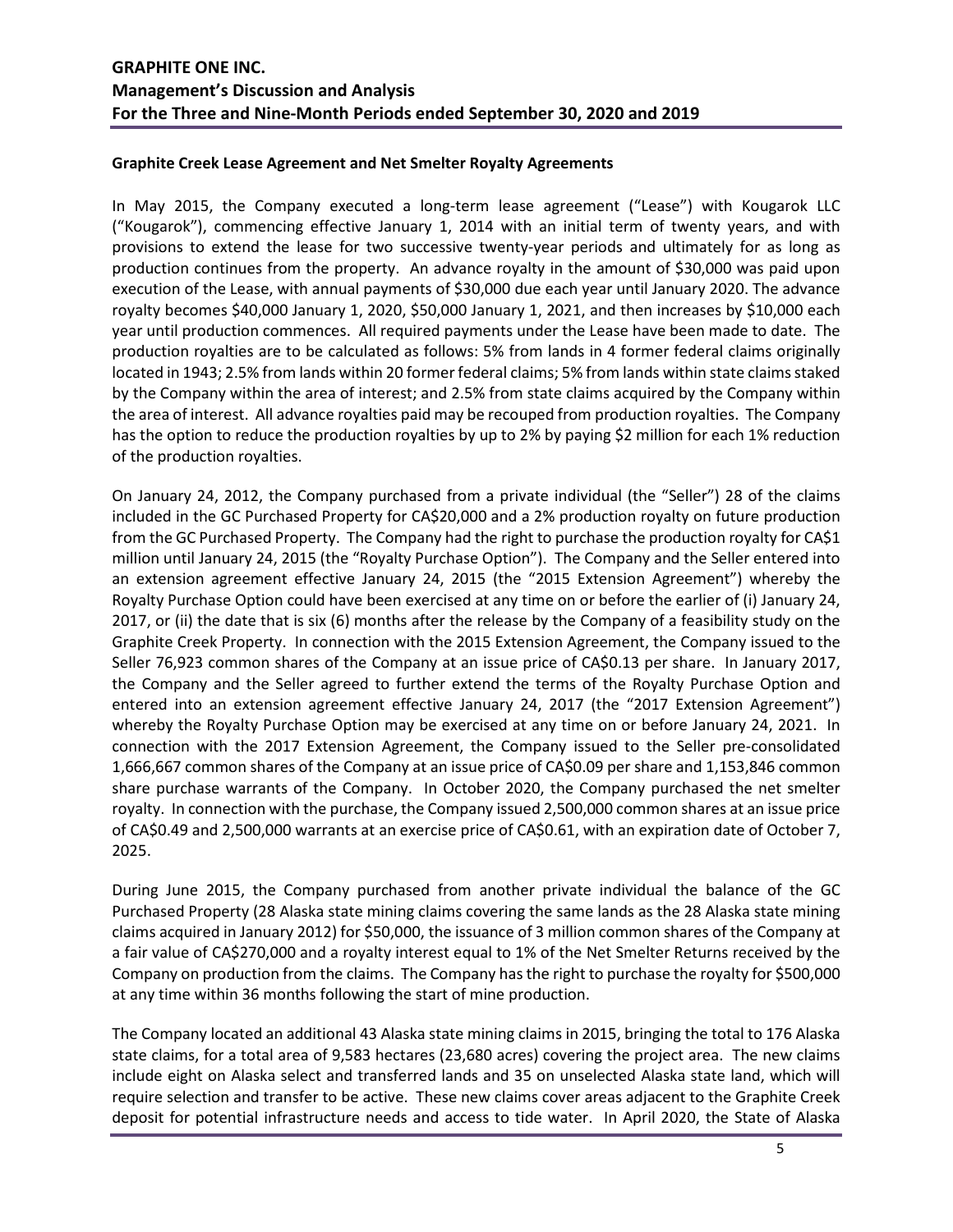received the transfer of lands from the Federal Bureau of Land Management containing the State-selected claims as well as additional lands for project infrastructure.

In March 2018 and under the terms of the Lease, Kougarok completed the conversion of its 24 Federal unpatented lode mining claims to State of Alaska mining claims with the Alaska Department of Natural Resources. The Company in turn transferred ownership to Kougarok of thirteen of its Alaska state mining claims that overlapped with the lands of 4 of the former federal claims and simultaneously leased them back from Kougarok. This conversion relieves the Company of the need to comply with certain federal regulatory requirements since federal lands are no longer involved and is anticipated to simplify the permitting process for the project.

In 2019, the PFS commenced. The work included a late fall drilling program comprised of 3 geotechnical core holes primarily to collect data for mine design and engineering purposes. The 2019 field program also included geotechnical analysis for tailings management and process plant sites, access route analysis, continuation of environmental baseline surveys, design of primary and secondary treatment facilities, financial modeling and preparation of metallurgical samples for testing. Meetings with the local communities continued in 2019 to provide project updates and to learn about any concerns.

The PFS work continues in 2020 with a resource update, open pit mine engineering and design, facilities layout and design, metallurgical testing, financial modeling, product development and final report writing. Providing project updates to local communities and ongoing interaction with our Subsistence Advisory Council will also continue. Due to the late season start to the 2019 drilling program, the completion and compilation of all drill results and geotechnical data analysis were not completed until the first quarter of 2020. This delay was followed by the COVID19 global pandemic's impact which has affected the timing of corporate funding, the timely completion of certain PFS sections and the completion date for the PFS report, now expected to be in early 2021.

## **Overall Performance and Results of Operations**

The Company has generated no operating revenue to date and relies on the issuance of common shares as well as debt to finance exploration on its exploration and evaluation property, and to provide general operating working capital. The majority of the Company's expenditures relate to the acquisition and exploration of its exploration and evaluation property which is reflected in the Company's consolidated financial statements as capitalized exploration and evaluation costs.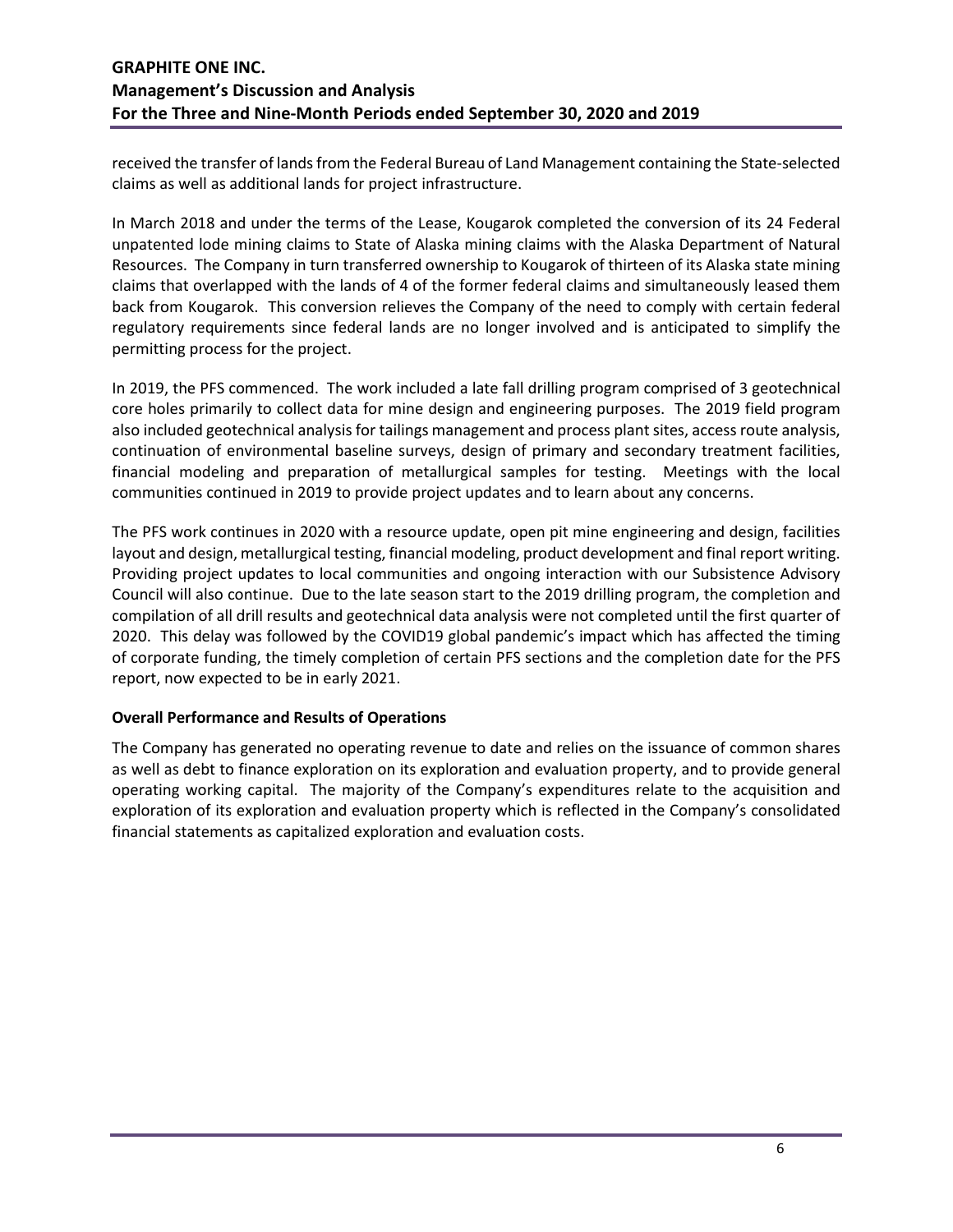### **Summary of Quarterly Results**

The following is a summary of selected financial data for the Company for the eight most recently completed quarters based on and derived from the unaudited consolidated financial statements of the Company.

| Period ended                                           | Sep 30<br>2020 | <b>Jun 30</b><br>2020 | Mar 31<br>2020 | Dec 31<br>2019 |
|--------------------------------------------------------|----------------|-----------------------|----------------|----------------|
| Net loss $(5)$                                         | 418,382        | 726,489               | 706,905        | 349,985        |
| <b>Basic and diluted loss</b><br>per common share (\$) | 0.01           | 0.02                  | 0.02           | 0.01           |

| Period ended                                    | Sep 30<br>2019 | <b>Jun 30</b><br>2019 | Mar 31<br>2019 | Dec 31<br>2018 |
|-------------------------------------------------|----------------|-----------------------|----------------|----------------|
| Net loss $(5)$                                  | 282,510        | 597,709               | 308,526        | 125,853        |
| Basic and diluted loss<br>per common share (\$) | 0.01           | 0.02                  | 0.01           | 0.00           |

Following are the primary factors for the changes in expenses in the comparable quarters over the last eight quarters:

- Expenses in Q3 2020 decreased from Q2 2020 due to the recording of retroactive compensation recorded and share-based compensation costs in Q2 2020.
- Total expenses in Q2 2020 increased when compared to Q2 2019 due to increases in management and consultant compensation, and interest costs due to the Taiga loan, offset in part by reduced share-based payments expense, reduced marketing, advisory and investor relations expenses due to the restrictions due to the pandemic and reduced general and administrative costs primarily due to the postponement of the 2020 Annual General Meeting, again due to COVID-19 physical distancing restrictions.
- Total expenses in Q1 2020 increased when compared to Q1 2019 due primarily to the impact of foreign exchange fluctuations between the Canadian and Untied States dollars, plus loan interest, offset in part by reduced administration costs in 2020 compared to 2019 due to costs incurred in 2019 related to the Special Shareholders' Meeting.
- Costs in Q4 2019 compared to Q4 2018 increased primarily due to increases in interest expense, management fees and salaries with the engagement of a technical consultant in 2019 and administration costs primarily related to increased travel.
- Costs in Q3 2019 decreased as compared to Q3 2018 primarily due to the impact of foreign exchange changes in Q3 2018 that did not occur in Q3 2019.

Over the past eight quarters, the Company continued its focus on exploration and evaluation of the Project including field programs in the summer/ fall seasons of 2018 and 2019, release of revised resources estimates in early 2019 and work on the PFS. The field programs included core drilling,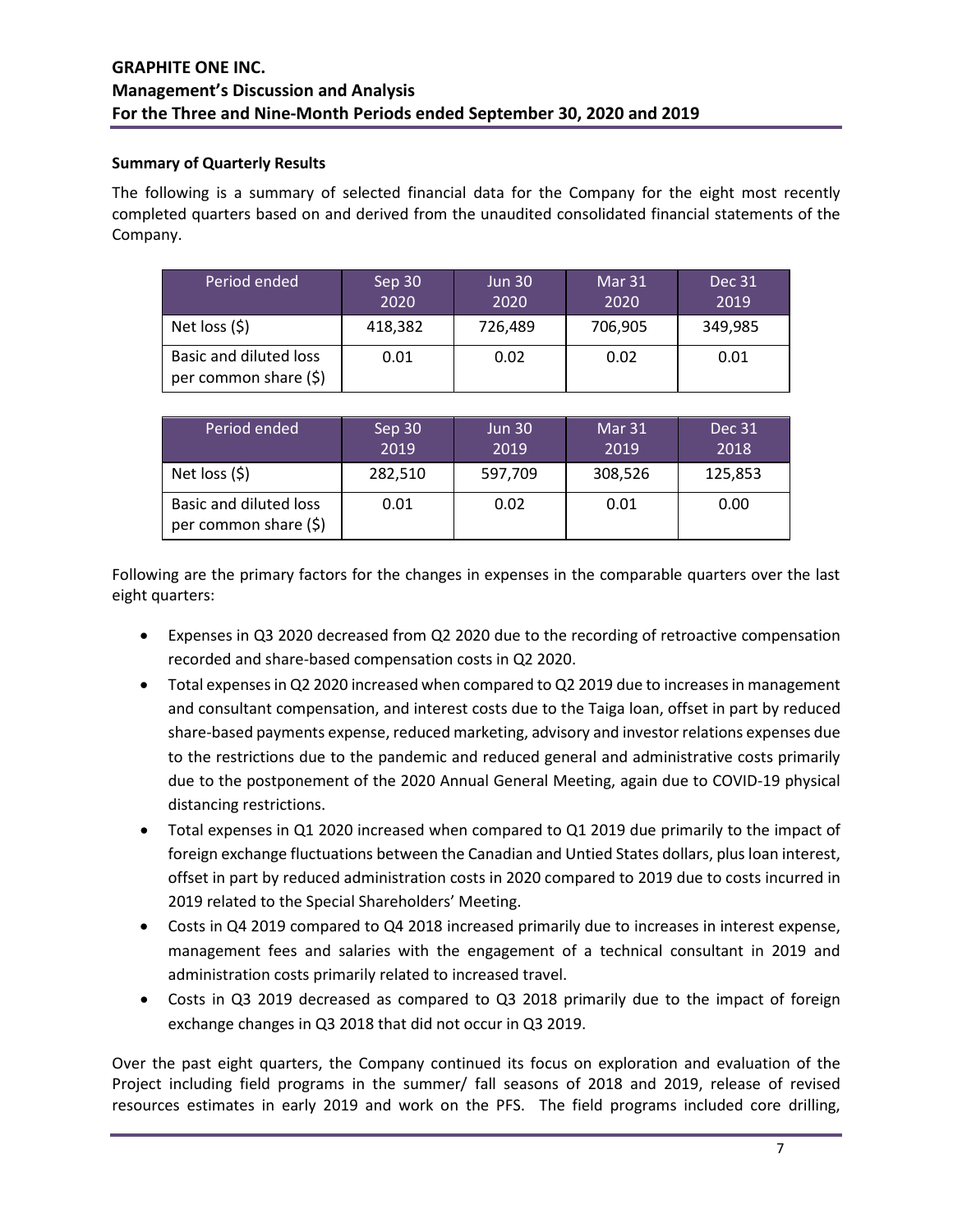preliminary engineering evaluations of potential access routes and ongoing environmental baseline surveys in preparation for state and federal permitting and to provide the data required for the PFS. The Company also continues to expand the profile of the Company.

### **Results of Operations**

### **Three months ended September 30, 2020**

During the three months ended September 30, 2020 ("the third quarter of 2020"), the Company incurred a net loss of \$418,382 compared to a net loss of \$282,510 during the three months ended September 30, 2019 (the "third quarter of 2019").

General and administrative expenses consist of management fees and salaries, marketing and investor relations, office and administration and professional fees.

| Three months ended September 30, | 2020    | 2019    | Increase/<br>(decrease) |
|----------------------------------|---------|---------|-------------------------|
| Management fees and salaries     | 285,822 | 132,865 | 152,957                 |
| Marketing and investor relations | 46,859  | 51,900  | (5,041)                 |
| Office and administration        | 14,989  | 45,483  | (30, 494)               |
| Professional fees                | 6,618   | 28,593  | (21, 975)               |
|                                  | 354,288 | 258,841 | 95,447                  |

- Management fees and salaries increased in the three months ended September 30, 2020 when compared to the three months ended September 30, 2019 as the result of the increases to management compensation retroactive to January 1, 2020 and the engagement in the second quarter of 2020 of a consultant to assist with applying for United States government programs and grants.
- Marketing and investor relations costs decreased in the three months ended September 30, 2020 when compared to the three months ended September 30, 2019 due to the Company's actions to reduce marketing activities in the third quarter of 2020 resulting from the impact of COVID-19.
- Office and administration costs were lower in the three months ended September 30, 2020 when compared to the three months ended September 30, 2019 primarily due to a decrease in travel costs in the third quarter of 2020 resulting from travel restrictions caused by the pandemic outbreak and costs incurred in the third quarter of 2019 for a compensation study.
- Professional fees remained relatively unchanged in the three months ended September 30, 2020 when compared to the three months ended September 30, 2019.

#### **Nine months ended September 30, 2020**

During the nine months ended September 30, 2020, the Company incurred a net loss of \$1,851,776 compared to a net loss of \$1,188,745 during the nine months ended September 30, 2019.

General and administrative expenses consist of management fees and salaries, marketing and investor relations, office and administration and professional fees.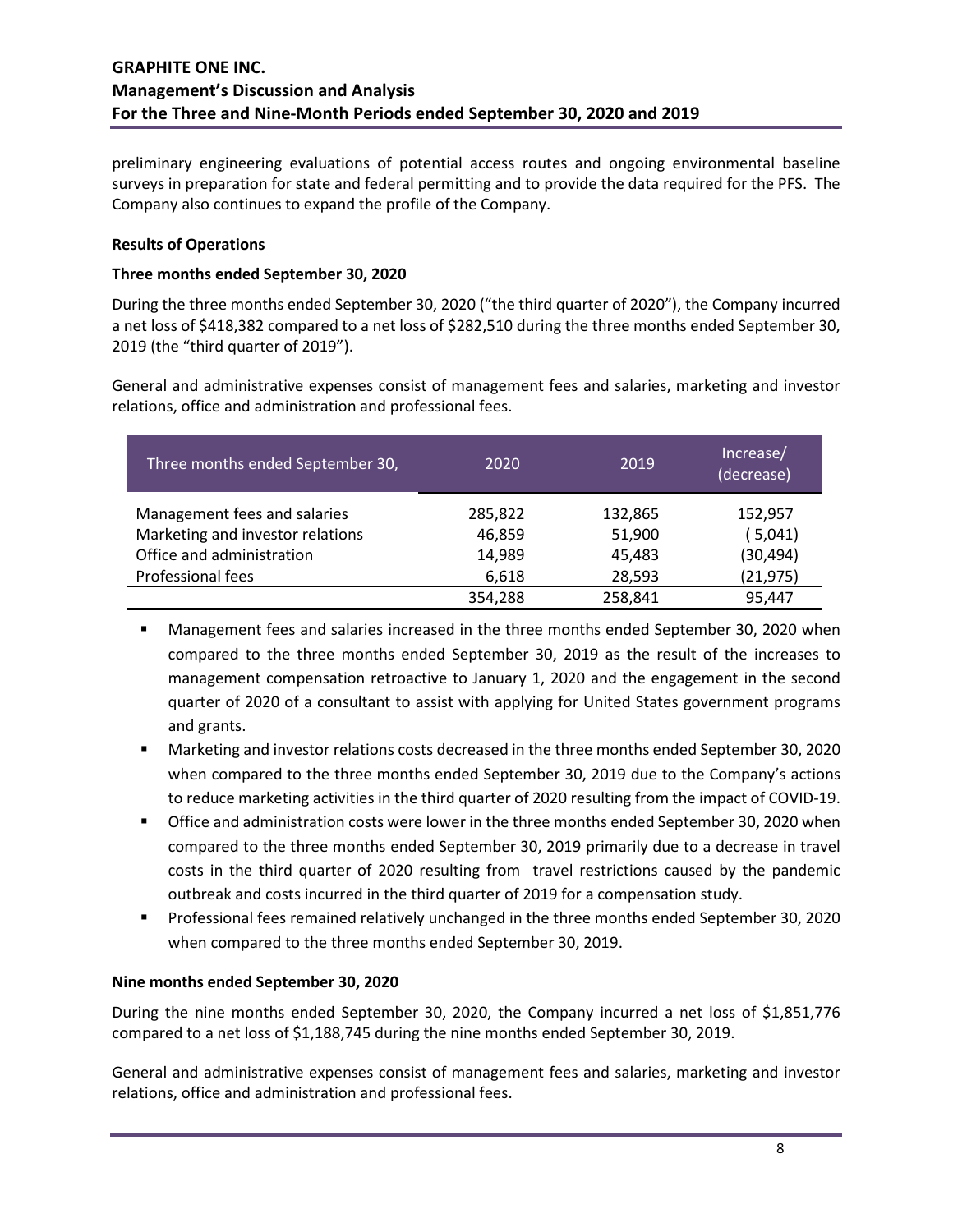| Nine months ended September 30,  | 2020      | 2019    | Increase/<br>(decrease) |
|----------------------------------|-----------|---------|-------------------------|
| Management fees and salaries     | 942,979   | 407,972 | 535,007                 |
| Marketing and investor relations | 128,672   | 188,251 | (59, 579)               |
| Office and administration        | 55,013    | 175,960 | (120, 947)              |
| Professional fees                | 31,250    | 72,774  | (41,524)                |
|                                  | 1,157,914 | 844,957 | 312,957                 |

- Management fees and salaries increased in the nine months ended September 30, 2020 when compared to the nine months ended September 30, 2019 as the result of increases to management compensation retroactive to January 1, 2020, the awarding of management bonuses relating to 2019 efforts , the engagement of a Chief Technology Officer in late 2019 and the engagement in the second quarter of 2020 of a consultant to assist with applying for United States government programs and grants.
- Marketing and investor relations costs decreased in nine months ended September 30, 2020 when compared to the nine months ended September 30, 2019 primarily due to the Company's actions to reduce marketing activities and thus costs in 2020 resulting from the impact of COVID-19.
- **The Strata and administration costs were lower in the nine months ended September 30, 2020 when** compared to the nine months ended September 30, 2019 primarily due to the postponement of costs related to the 2020 Annual General Meeting ("AGM 2020") that normally are incurred in the second quarter of each year, offset in part by the costs of the Special Meeting of Shareholders held in Q1 2019, a decrease in travel costs in the first half of 2020 due to travel restrictions caused by the COVID-19 pandemic and costs incurred in the nine months ended September 30, 2019 related to a compensation study.
- Professional fees decreased in the nine months ended September 30, 2020 when compared to the nine months ended September 30, 2019 primarily due to reduced legal work in part due to postponing the AGM 2020.

# **Liquidity, Capital Resources and Going Concern**

The Company's condensed consolidated interim financial statements have been prepared on a going concern basis which assumes that the Company will be able to realize its assets and discharge its liabilities in the normal course of business for the foreseeable future.

The continuing operations of the Company are dependent upon the Company's ability to arrange adequate financing in the near term. However, there can be no assurance that the Company will be able to obtain adequate financing in the future or that the terms of such financing will be favourable. If adequate financing is not available when required, the Company may be required to delay, scale back or eliminate various programs and may be unable to continue operations. The Company will seek such additional financing through debt or equity offerings, but there can be no assurance that such financing will be available on terms acceptable to the Company or at all.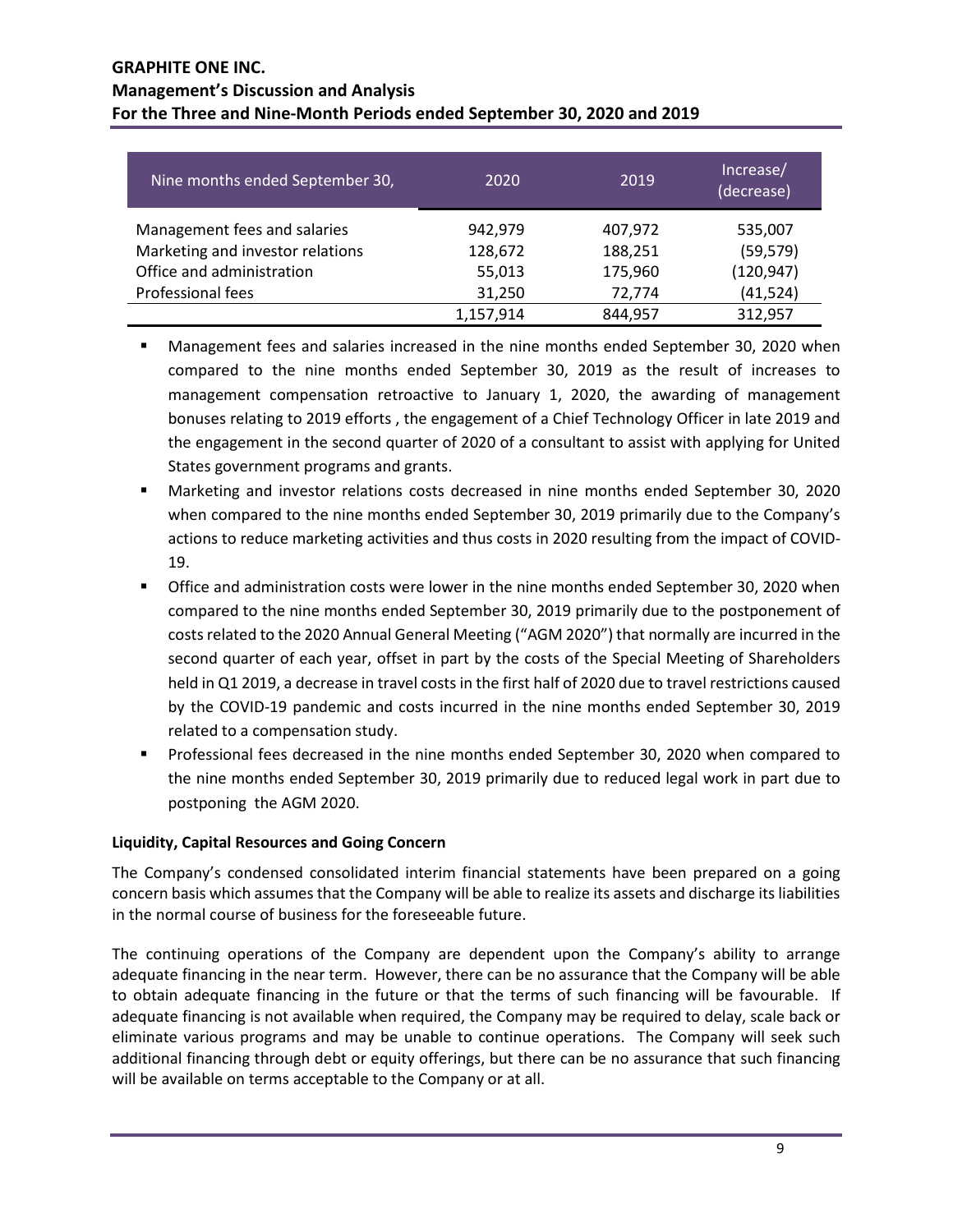As at September 30, 2020, the Company had a cash balance of \$73,898 (December 31, 2019 - \$168,608) and working capital deficit (current assets minus current liabilities) of \$851,315 (December 31, 2019 – working capital - \$122,430). Current liabilities as at September 30, 2020 totaled \$1,063,453 (December 31, 2019 - \$301,161) and accumulated deficit totaled \$25,240,406 (December 31, 2019 - \$23,388,630). The Company has incurred losses since inception and does not generate any cash inflows from operations. In the nine-month period ended September 30, 2020, cash used in operating activities totaled \$684,240.

The Company's ability to continue to meet its obligations and carry out its planned exploration activities is uncertain and dependent upon the continued financial support of its shareholders and on securing additional financing. There is, however, no assurance that any such initiatives will be sufficient and, as a result, there is significant doubt regarding the going concern assumption and, accordingly, the ultimate appropriateness of the use of accounting principles applicable to a going concern. The Company's consolidated financial statements do not reflect the adjustments to the carrying values of assets and liabilities and the reported expenses and balance sheet classifications that would be necessary if the Company were unable to realize its assets and settle its liabilities as a going concern in the normal course of operations for the foreseeable future. These adjustments could be material.

### **Financial Instruments and risk management**

### Financial instrument classification

The Company`s financial instruments consist of cash, deposits and trade and other accounts payable and loans.

On adoption of IFRS 9, Graphite One has classified its cash and cash equivalents, deposits, trade payables and loans as subsequently measured at amortized cost.

The estimated fair market values of the Company`s financial instruments carried at amortized cost approximate their carrying values due to their short-term nature.

#### Financial Risk Management

The Company may be exposed to risks of varying degrees of significance which could affect its ability to achieve its strategic objectives. The main objectives of the Company's risk management processes are to ensure that risks are properly identified and that the capital base is adequate in relation to those risks. The principal risks to which the Company is exposed are described below.

#### Interest rate risk

Interest rate risk is the risk arising from the effect of changes in prevailing interest rates on the Company's financial instruments. The Company's cash balances held at financial institutions earn interest at rates which vary according to prevailing rates. The Company does not deem the associated interest rate risk to be material.

#### Credit risk

Credit risk is the risk of potential loss to the Company if a counter-party to a financial instrument fails to meet its contractual obligations. The Company is not exposed to any material credit risk.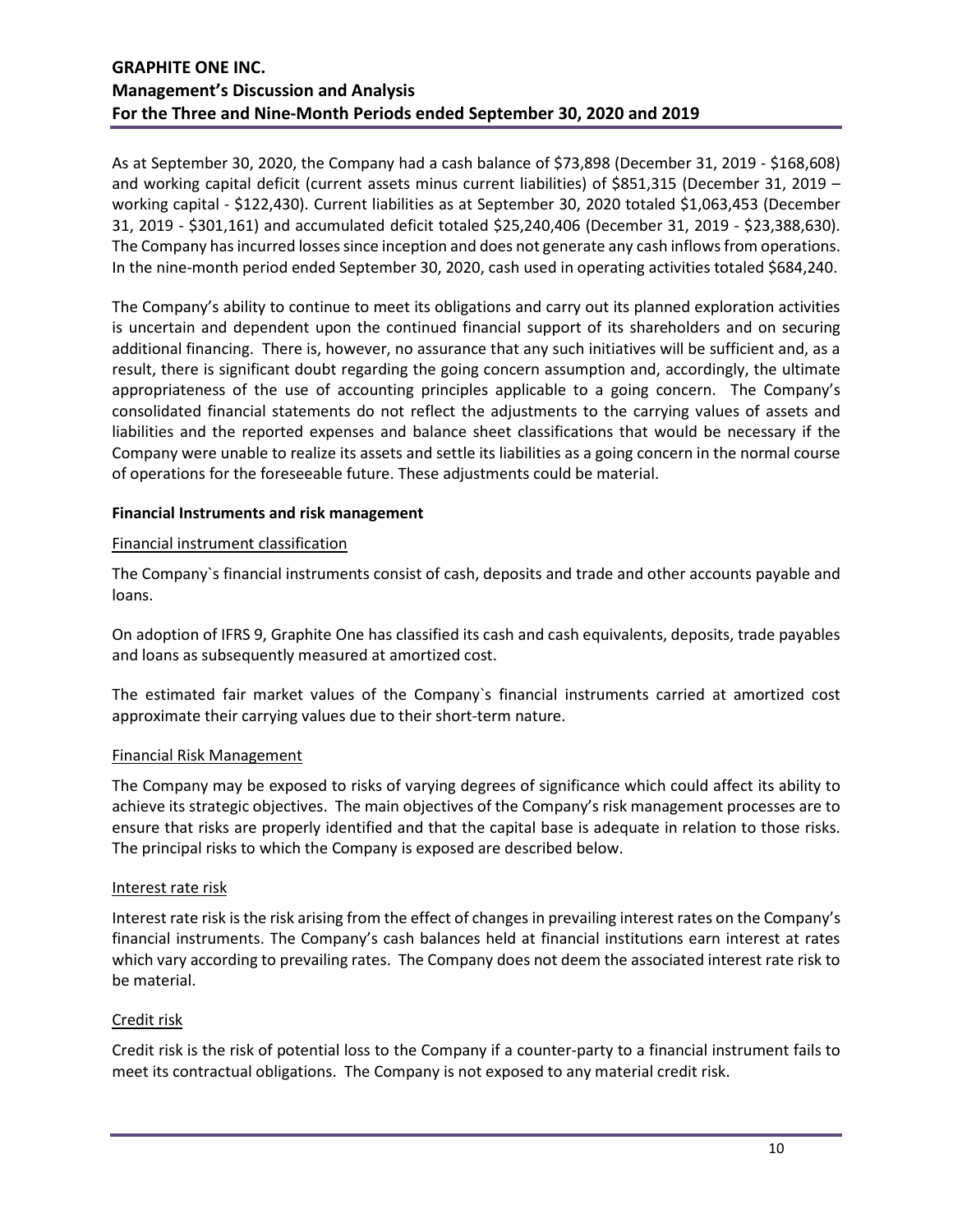#### Foreign currency risk

Foreign currency risk is the risk that the fair value of, or future cash flows from, the Company's financial instruments will fluctuate because of changes in foreign exchange rates. Graphite One maintains the majority of its cash reserves in United States dollars. A portion of the Company's funds are held in Canadian dollars and are, therefore, subject to fluctuations in foreign exchange rates.

At September 30, 2020, the Company has certain monetary items denominated in Canadian dollars. Based on these net exposures, a 10% appreciation or depreciation of the United States dollar against the Canadian dollar would result in an increase or decrease of \$48,500 in the Company's net loss.

#### Liquidity risk

Liquidity risk is the risk that the Company will not meet its financial obligations as they fall due. See "Liquidity, Capital Resources and Going Concern" section.

#### **Related party transactions and balances**

| Relationships                                                         | Nature of the relationship                                                                                                                                                                               |  |  |  |
|-----------------------------------------------------------------------|----------------------------------------------------------------------------------------------------------------------------------------------------------------------------------------------------------|--|--|--|
| Huston and Huston Holdings Corp. ("Huston")                           | Huston and Huston Holdings Corp. is a private<br>company controlled by Anthony Huston, an officer and<br>director of the Company, which provides management<br>services to the Company.                  |  |  |  |
| Rockford Resources LLC ("Rockford")                                   | Rockford is a private company controlled by Patrick<br>Smith, a director of the Company, which provides<br>director services to the Company.                                                             |  |  |  |
| 0897877 BC Ltd. ("0897877 BC")                                        | 0897877 BC is a private company controlled by Brian<br>Budd, a director of the Company, which provides<br>director services to the Company.                                                              |  |  |  |
| Technology<br><b>Beattie</b><br>Battery<br>Innovations<br>("Beattie") | Beattie is a private company controlled by Dr. Shane<br>Beattie, Chief Technology Officer of the Company,<br>which provided technical services to the Company<br>until Dr. Beattie's death in July 2020. |  |  |  |
| Taiga Mining Company, Inc. ("Taiga")                                  | Taiga is a private company and a Control Person of the<br>Company in accordance with Policy 4.1 of the TSX<br>Venture Exchange Corporate Finance Manual.                                                 |  |  |  |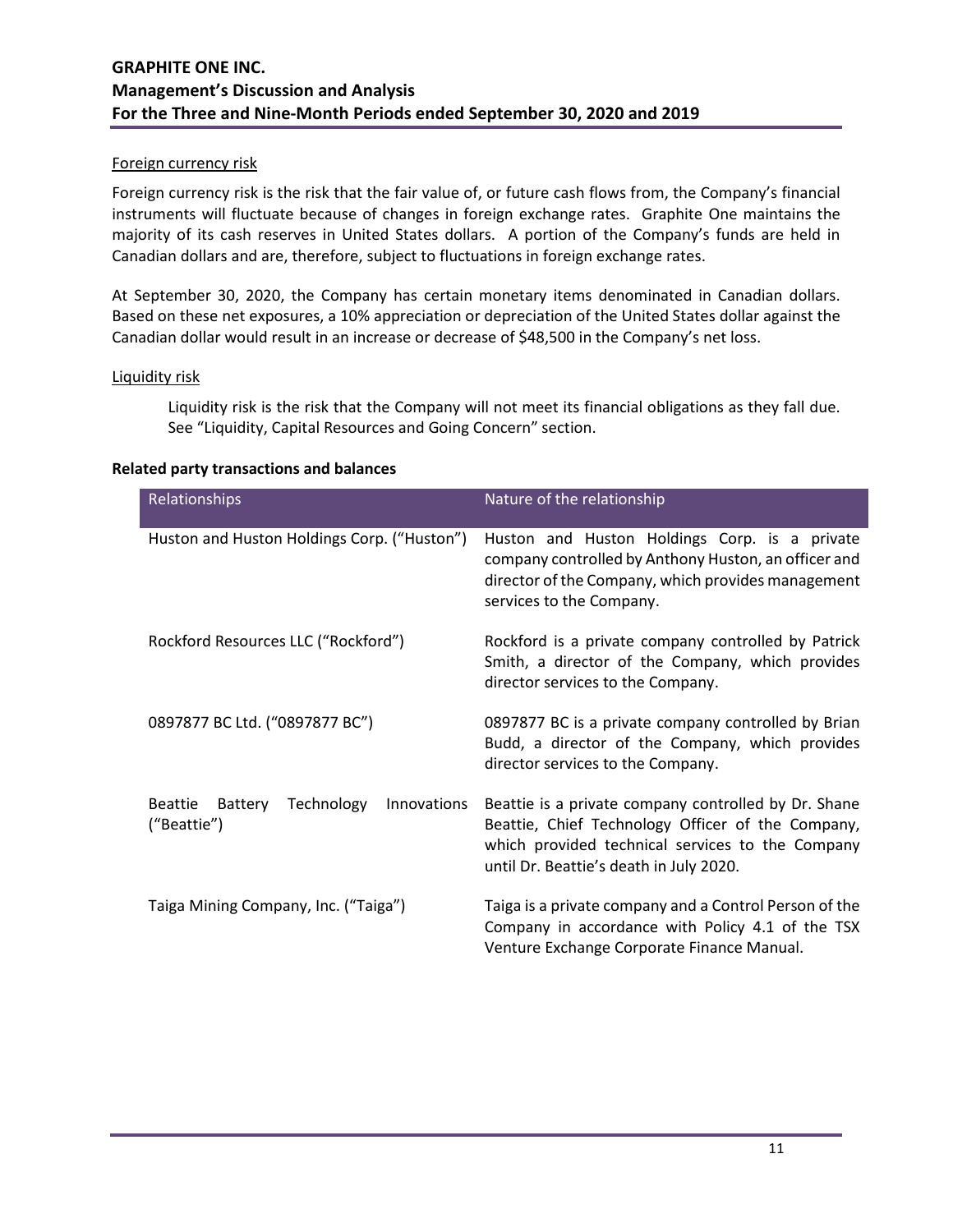| For the nine months ended September 30   |    | <b>Management Consulting and</b><br><b>Directors' Fees</b> |         |  |
|------------------------------------------|----|------------------------------------------------------------|---------|--|
|                                          |    | 2020                                                       | 2019    |  |
| Huston & Huston Holdings Corp.           | \$ | 328,645<br>-S                                              | 141,066 |  |
| Rockford Resources, LLC                  |    | 13,297                                                     | 13,542  |  |
| 0897877 BC Ltd.                          |    | 13,297                                                     | 13,542  |  |
| Beattie Battery Technologies Innovations |    | 33,199                                                     |         |  |
| For the three months ended September 30  |    | 2020                                                       | 2019    |  |
| Huston & Huston Holdings Corp.           | Ś  | 74.769<br>S                                                | 47,334  |  |
| Rockford Resources, LLC                  |    | 4,505                                                      | 4,544   |  |
| 0897877 BC Ltd.                          |    | 4,505                                                      | 4,544   |  |
| Beattie Battery Technologies Innovations |    | 3,378                                                      |         |  |

#### Related party transactions

The above transactions relate to consulting fees incurred by the Company and the loan with Taiga. Management services expenses are included in Management fees and salaries in the condensed consolidated interim statements of loss and comprehensive loss.

During the nine months ended September 30, 2020, the Company accrued interest totaling \$505,334 related to the Taiga loan.

During the three months ended March 31, 2019, the Company settled the loan payable with Taiga through the issuance of 1,330,000 common shares and paid CA\$13,274 in interest.

Amounts owing to related parties are non-interest bearing, unsecured and due on demand. The transactions were in the normal course of operations. At September 30, 2020, the Company owed \$221,433 (September 30, 2019 - \$15,000) to related parties.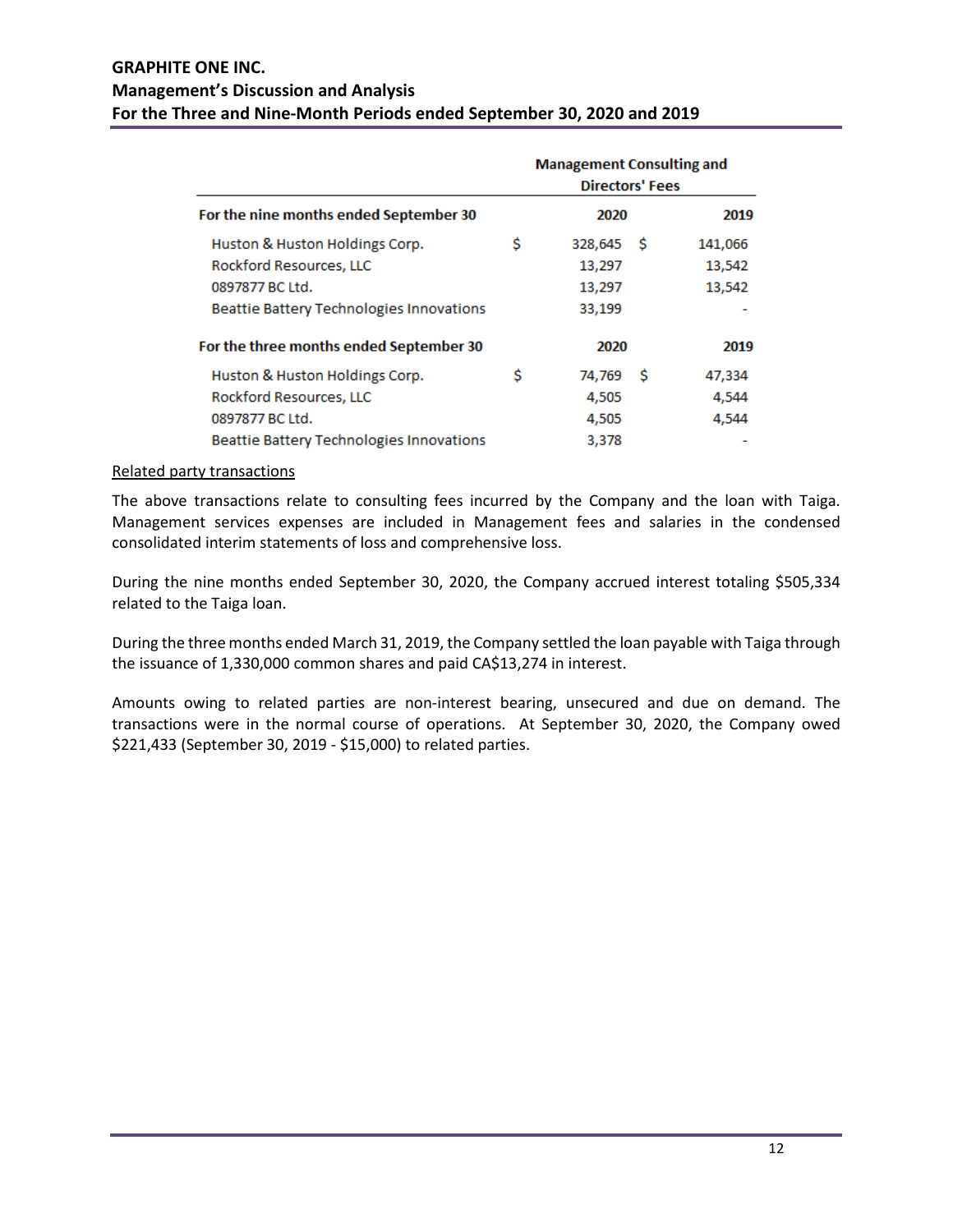| For the nine months ended September 30,  |    | 2020      |   | 2019    |
|------------------------------------------|----|-----------|---|---------|
| Consulting and directors' fees           | \$ | 355,239   | Ŝ | 168,151 |
| <b>Salaries</b>                          |    | 641,911   |   | 388,569 |
| <b>Benefits</b>                          |    | 62,883    |   | 68,101  |
| Stock-based compensation                 |    |           |   | 256,620 |
|                                          | Ś  | 1,060,033 | Ŝ | 881,441 |
| For the three months ended September 30, |    | 2020      |   | 2019    |
| Consulting and directors' fees           | Ś  | 83,778    | Ŝ | 56,422  |
| <b>Salaries</b>                          |    | 167,327   |   | 128,841 |
| <b>Benefits</b>                          |    | 17,555    |   | 15,400  |
| Stock-based compensation                 |    |           |   |         |
|                                          |    | 268,660   | Ś | 200,663 |

#### Key management compensation

Key management are those personnel having the authority and responsibility for planning, directing and controlling the Company and include the President, Chief Executive Officer, Directors, Chief Financial Officer and Chief Operating Officer.

#### Management contracts

The Company reviewed its compensation of key management and concluded changes were appropriate: fees and salaries had not changed from their 2014 bases; compensation needed to be competitive with others in the industry; and, contract currency needed to match the Company's reporting currency in United States dollars.

Since February 1, 2014, the Company had an agreement with a private company controlled by the President and CEO to provide certain management services to the Company ("the 2014 Agreement"). Subsequent to September 30, 2016, the Company entered into a new consulting agreement to replace the 2014 Agreement with a private company controlled by the President and CEO (the "New President & CEO Agreement"). Pursuant to the New President & CEO Agreement, the Company will also pay an annual fee for services of CA\$250,000 and, in the event of a change of control of the Company, an amount equal to three times the annual fee. In June 2020, the New President & CEO Agreement was amended whereby the annual fee was increased to US\$300,000, retroactive to January 1, 2020. All other terms remain unchanged.

Beginning in January 2014, the Company had an agreement with a private company controlled by the Executive Chairman to provide certain management services to the Company with an annual fee for services of CA\$200,000. Subsequent to September 30, 2016, the Company finalized the terms of an employment agreement with the Executive Chairman ("Executive Chairman Agreement"). Under the Executive Chairman Agreement, the Company paid an annual salary for services of CA\$200,000 and, in the event of change of control of the Company, an amount equal to two times the annual salary. In June 2020, the Executive Chairman Agreement was amended whereby the annual salary was increased to US\$250,000, retroactive to January 1, 2020. All other terms remain unchanged.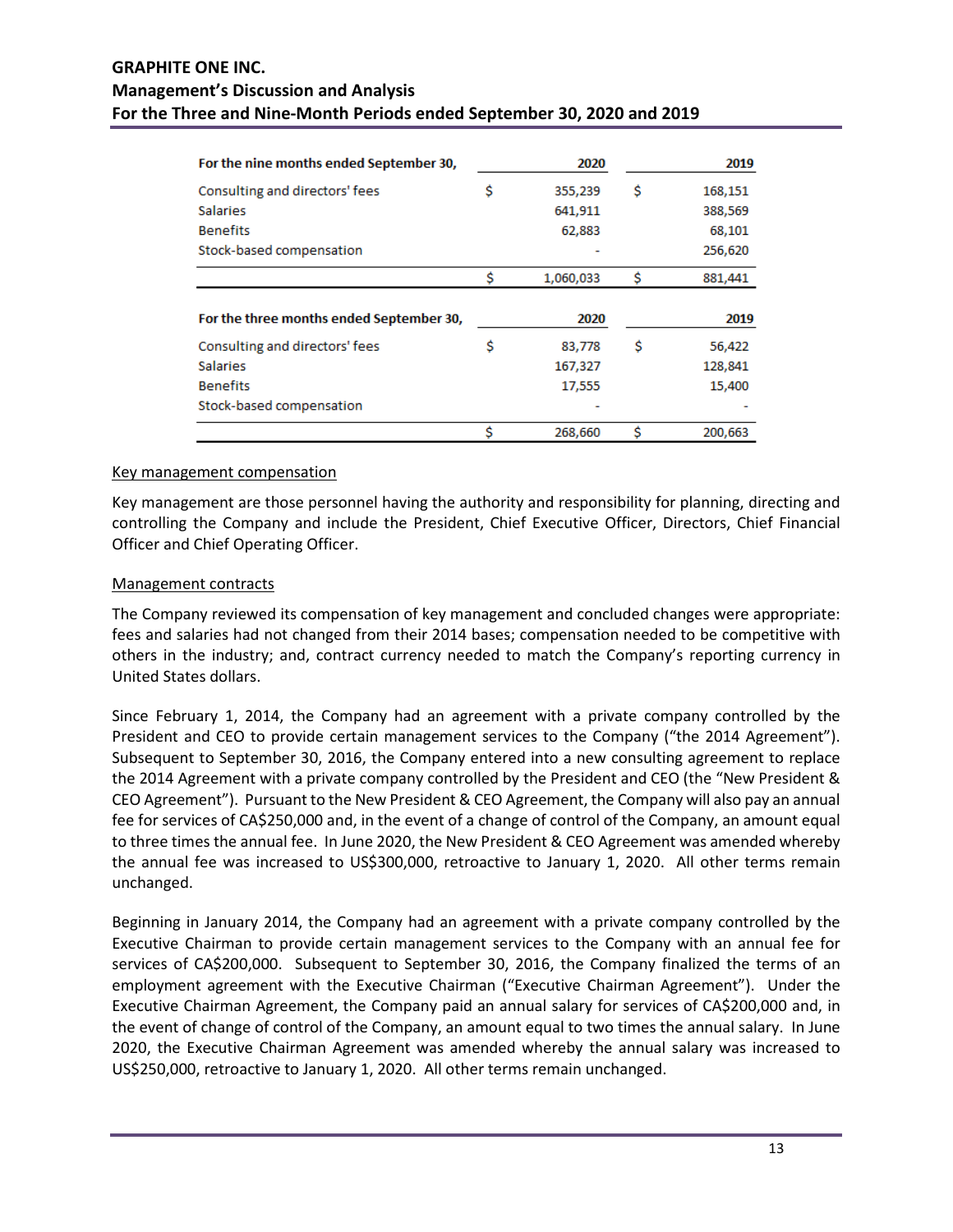Beginning in December 2014, the Company had an agreement with a private company controlled by the Chief Financial Officer to provide certain management services to the Company with an annual fee for services of CA\$190,000. Since January 1, 2016, the Chief Financial Officer has been engaged as an employee of the Company. Subsequent to September 30, 2016, the Company finalized the terms of the employment agreement with the Chief Financial Officer ("CFO Agreement"). Under this agreement, the Company paid an annual salary for services of CA\$190,000 and, in the event of a change of control of the Company, an amount equal to two times the annual salary. In June 2020, the CFO Agreement was amended whereby the annual salary was increased to US\$200,000, retroactive to January 1, 2020. All other terms remain unchanged.

## **Outstanding Share Data**

The following table summarizes the Company's outstanding share capital:

| November 30, 2020 |
|-------------------|
| 43,109,143        |
| 4,060,000         |
| 11,118,430        |
| 22,720            |
| 58,310,293        |
|                   |

## **Additional Disclosure for Venture Issuers without Significant Revenue**

Details of the Company's general and administrative expenses for the three and nine-months ended September 30, 2020 and September 30, 2019 are included in the results of operations section of this MD&A. Details of the Company's expenditures relating to exploration and evaluation properties are presented in Note 5 to the consolidated financial statements.

## **Mining Risks**

The Company is subject to risks typical in the mining business. Many are beyond its control and their aggregate effects are impossible to predict with any degree of certainty. Mining risks include, but are not limited to: uncertainty of exploration programs successfully revealing an economic resource; possibility of encountering unusual or unexpected geological formations; adverse weather, flooding or other conditions affecting exploration or extraction of materials or delivery of equipment, supplies or products; equipment failure; unforeseen events or conditions impacting the intended exploration, development or construction schedules or the estimated costs; availability of skilled workers; and timely granting of permits.

## **Business Risks**

Exploration, development, production, processing and marketing of mineral resources involves numerous business risks, some of which are beyond the Company's control. These can be categorized as operational, financial and regulatory risks. The Company continuously monitors and responds to changes in these factors and adheres to all regulations governing its operations. Insurance may be maintained at levels consistent with prudent industry practices to minimize risks however the Company is not fully insured against all risks nor are all such risks insurable or mitigable.